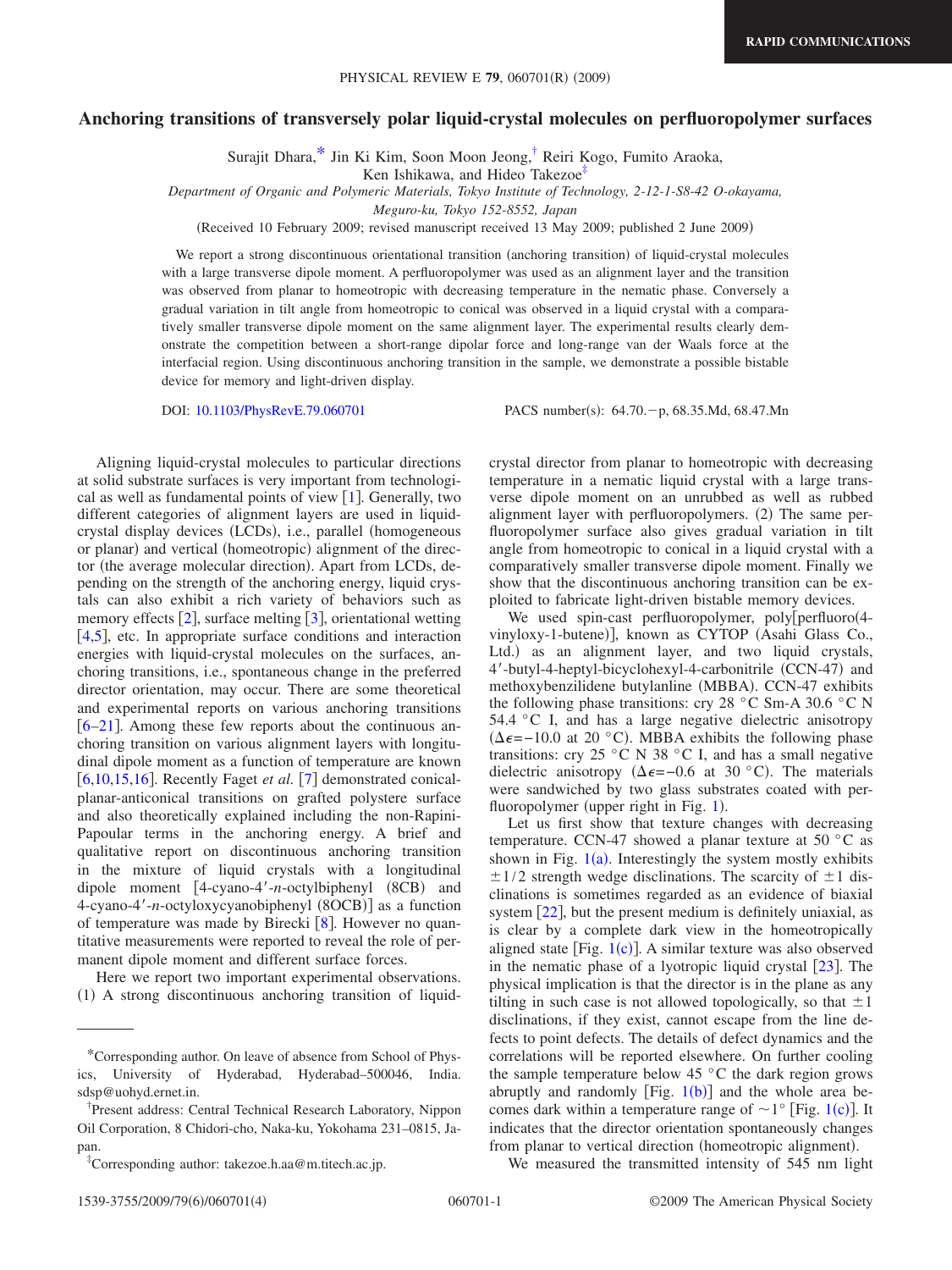<span id="page-1-0"></span>

FIG. 1. (Color online) Photomicrographs of the textures showing anchoring transitions in CNN-47 and MBBA under crossed polarizers (white crossed arrows): (a) CCN-47 at 50  $^{\circ}$ C; (b) CCN-47 during the first-order anchoring transition; (c) CCN-47 at 40  $^{\circ}$ C; (d) MBBA at 35 °C; (e) MBBA at 25 °C with flow direction (white arrow) making 45° with respect to the polarizer. The chemical structure of perfluoropolymer CYTOP is also shown at the upper right.

through a rubbed cell. Rubbing was made to have a uniform alignment in the planar state. The variation in the transmitted intensity is shown as a function of temperature in Fig.  $2(a)$  $2(a)$ . The intensity in the nematic phase jumps at  $45\degree$ C and 50 °C on cooling and heating, respectively, with a large hysteresis of 5 °C. We also calculated the birefringence from the transmitted intensity using the formula, *IT*-  $=I_0 \sin^2 \frac{\pi \Delta n d}{\lambda}$ , where  $\Delta n$  is the birefringence, *d* is the cell thickness, and  $\lambda$  is the wavelength of the light used. We show the variation in the birefringence as a function of temperature in both heating and cooling cycles in Fig.  $2(b)$  $2(b)$ . It is noted that the birefringence jumps from 0.022 to 0 on cooling and from 0 to 0.019 on heating. The birefringence of the sample was also measured as a function of temperature in an independent cell treated with a homogeneous alignment agent (AL-1254, Nissan Chemicals). We confirmed that no anchoring transition was observed on this alignment layer. The data agree well with the data measured on cells treated with the perfluoropolymer. It may be pointed out that birefringence measured on perfluoropolymer is slightly less than the values reported on other polyimides  $[24,25]$  $[24,25]$  $[24,25]$  $[24,25]$  which are measured at 633 nm light. The lower value of birefringence measured on both perfluoropolymer and AL-1254 indicates that in the present cell (CCN-47), a sufficient pretilt angle of the director is generated due to rubbing the plates.

In contrast to CCN-47, MBBA exhibits a continuous homeotropic to tilted transition. A typical homeotropic texture of compound MBBA at 35 °C under a polarizing microscope is shown in Fig.  $1(d)$  $1(d)$ . While cooling, the transmitted intensity increases gradually without showing a birefringent

<span id="page-1-1"></span>

FIG. 2. (Color online) (a) Transmitted light intensity (in arbitrary units) of an orientated sample of CCN-47 between crossed polarizers as a function of temperature. (b) Calculated birefringence obtained from (a). Data for cooling and heating processes are shown by squares and circles, respectively. A large hysteresis in temperature is observed. Data corresponding to triangles are measured using the commercial homogeneous alignment agent AL-1254, which shows a pretilt from the vertical direction and no anchoring transition.

color [Fig.  $1(e)$  $1(e)$ ]. The transmitted intensity gradually increases/decreases with decreasing/increasing temperature in the nematic phase range as shown in Fig.  $3(a)$  $3(a)$ . Clearly no hysteresis was observed. The increase in the transmittance indicates that the molecules are tilted with respect to the vertical direction. The transmittance varies by rotating the cell, showing the maximum when the flow direction in the sample introduction makes 45° with respect to the polarizer direction [Fig.  $1(e)$  $1(e)$ ], indicating that the molecules tilt along the flow direction. In order to estimate the tilt angle we calculated the effective refractive index  $(n_{\text{eff}})$  as a function of temperature by using the formula,  $I(T) = \sin^2 \pi (n_{\text{eff}} - n_o) d / \lambda$ . The value of  $n_{\text{eff}}$  is used to calculate the tilt angle as a function of temperature by using the equation  $\theta$  $=$ cos<sup>-1</sup> $\sqrt{(n_e^2 - n_{\text{eff}}^2)n_o^2/(n_e^2 - n_o^2)n_{\text{eff}}^2}$ , where *n*<sub>o</sub> and *n*<sub>e</sub> are the ordinary and extraordinary refractive indices, respectively. The variation in the tilt angle as a function of temperature is shown in Fig.  $3(b)$  $3(b)$ . The isotropic to homeotropic nematic transition takes place at around 38 °C. In the homeotropic phase the director has a small pretilt of  $\sim 1.5^{\circ}$  from the vertical direction [Fig.  $3(b)$  $3(b)$ ]. We found that the molecules gradually tilt from 88.5° at the nematic-isotropic transition point to 82.5° at room temperature.

Parsons  $\lceil 26 \rceil$  $\lceil 26 \rceil$  $\lceil 26 \rceil$  theoretically predicted a continuous transition from homeotropic to tilted which could perhaps explain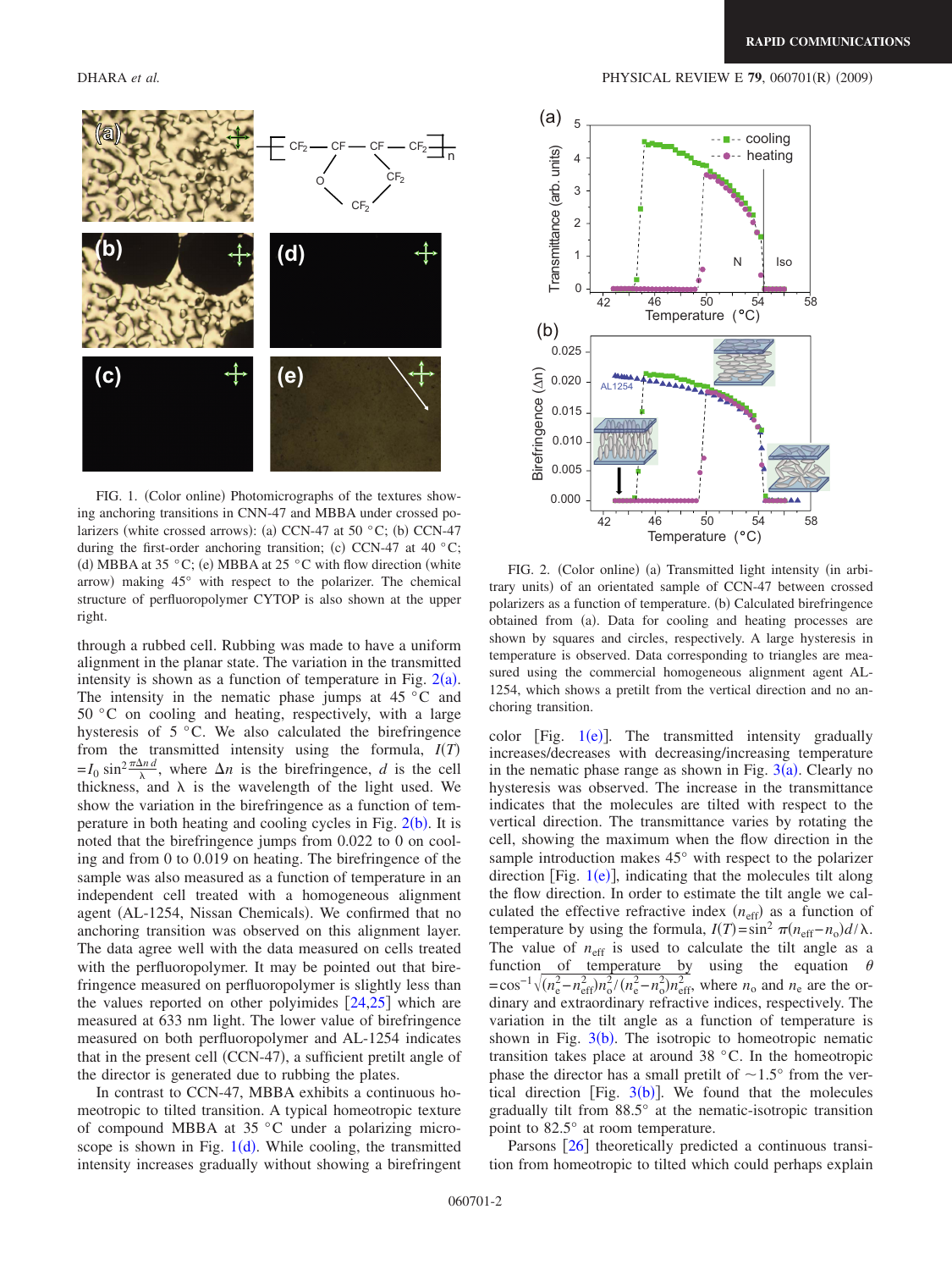$(2009)$ 

<span id="page-2-0"></span>Transmittance (arb. units)  $\overline{a}$ **Transmittance (arb. units)** ■-- cooling<br>●-- heating **3** heating **2 N Iso 1 0 24 28 32 36 40** Temperature (°C) **90**  $\ddot{\phantom{0}}$ **Tilt Angle (deg) Tilt Angle (deg) 87 84 81 24 28 32 36 40 Temperature ( C)**

FIG. 3. (Color online) (a) Transmitted light intensity of an orientated sample of MBBA between crossed polarizers as a function of temperature. Data for cooling and heating processes are shown by squares and circles, respectively. No hysteresis is seen. (b) Calculated tilt angle as a function of temperature obtained from (a).

the transition in the case of MBBA in the present case. But this theory cannot predict the discontinuous transition as observed in the case of CCN-47. Kimura  $[9]$  $[9]$  $[9]$  studied the orientation of nonpolar rodlike molecules at hard flat walls using the mean-field approximation. He predicted a discontinuous planar-homeotropic transition and a continuous planar-tilthomeotropic transition with decreasing temperature by taking into account isotropic van der Waals interaction (dispersion force) and steric interaction between liquid-crystal molecules and surface. In addition to that polar contribution must be included, since our two molecular systems with large and small transverse dipoles gave opposite results in the present study. The steric interaction and the dispersion force give planar and homeotropic orientations, respectively [ $9,27,28$  $9,27,28$  $9,27,28$ ]. A short-range dipolar interaction tends to align the dipole moments perpendicular to the surface, leading to different molecular orientations between molecules with a transverse dipole (CCN-47) and a longitudinal one (cyanobiphenyl). A long-range electrostatic interaction between the polar groups of liquid-crystal molecules and surface also gives a different orientation for these molecular systems, i.e., surface tends to align the more electronically polarizable direction of liquid crystal parallel to the plane of the substrate. Therefore, liquid-crystal molecules with transverse and longitudinal dipoles align perpendicular and parallel to the surface, respectively  $\lceil 28 \rceil$  $\lceil 28 \rceil$  $\lceil 28 \rceil$ . Thus these four contributions have different orientational preference and show different temperature dependence. All of these factors could be responsible for anchoring transition in liquid crystals composed of polar molecules.

## homogeneous Transmittance Transmittance ı homeotropic **Temperature** pulse heat

FIG. 4. (Color online) Principle of a bistable switching device using discontinuous anchoring transition and an actual image showing performance. On laser light irradiation to a cell at 49 °C, a homeotropic state (closed circles) switches to a homogeneous state (open circles) via thin black arrows. In the middle of a microscope image, where light irradiation is made, schlieren texture is observed.

In the present case both the liquid crystals exhibit negative dielectric anisotropy and CCN-47 has a strong dipole moment of about 3.1 D  $\left[25\right]$  $\left[25\right]$  $\left[25\right]$  along the transverse direction of the long molecular axis. Both the strong dipolar interaction and the steric interaction prefer a parallel (homogeneous) alignment in CCN-47 just below the nematic-isotropic transition. As the temperature is lowered the electrostatic interaction becomes comparatively stronger due to the increased polarizability anisotropy and the more polarizable direction (short axes of the molecules) prefers to align parallel to those of the large polarizable direction of the alignment layer. As a result the molecules are oriented vertically with respect to the surface. In the case of MBBA, the dipolar interaction is weaker compared to the van der Waals interaction due to the small values of dipole moment, and a vertical alignment is preferred just below the nematic-isotropic transition. Small continuous change to a tilted orientation may come from the temperature dependence of these interaction forces. Thus the relative strength of the four forces may also determine the nature of the transition. We also observed small continuous transition in penthylcyanobiphenyl (5CB) from homeotropic to planar with decreasing temperature. More detailed theoretical calculation accounting the physiochemical nature of the interface is needed to understand the phenomenon completely. It may be pointed out that a stable homeotropic alignment was also observed in smectic liquid crystals without any anchoring transition. The details will be reported elsewhere.

Finally we propose and demonstrate a possible device utilizing the bistability of homogeneous and homeotropic orientations in the CYTOP/CCN-47 system. The principle is shown in Fig. [4.](#page-2-1) We realized homeotropic orientation (closed circle) in the bistable temperature region at 49  $\degree$ C, which

<span id="page-2-1"></span>